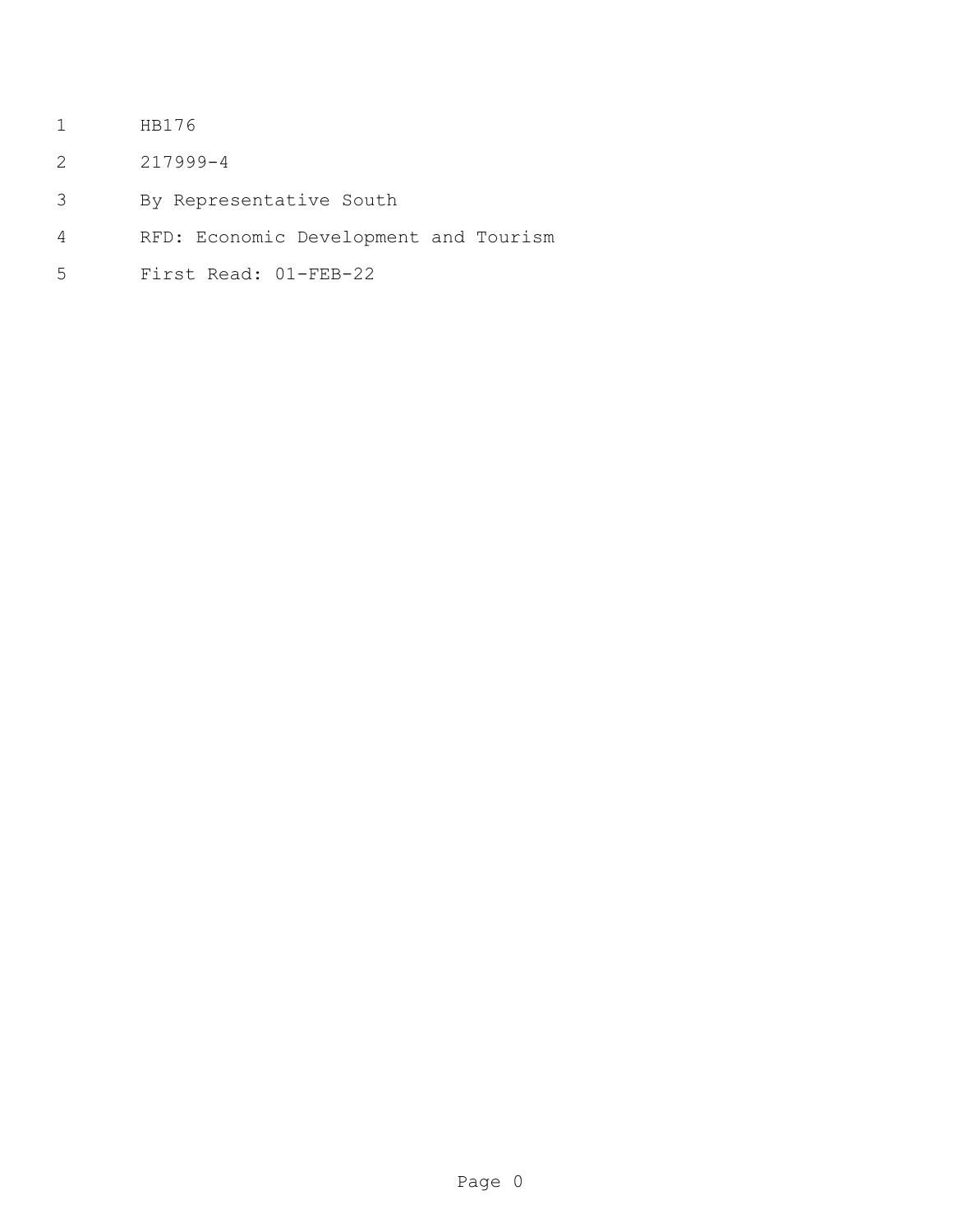HB176

| ٠   |
|-----|
| . . |

ENROLLED, An Act,

 Relating to underage drinking; to amend Sections 28-1-5 and 28-3A-25, Code of Alabama 1975, to authorize minors between 18 and 20 years of age employed by restaurants licensed by the Alcoholic Beverage Control Board to serve alcoholic beverages in certain circumstances; to revise penalties for employers that violate the restrictions on underage workers handling alcoholic beverages; and to make nonsubstantive, technical revisions to update the existing code language to current style.

BE IT ENACTED BY THE LEGISLATURE OF ALABAMA:

 Section 1. Sections 28-1-5 and 28-3A-25, Code of Alabama 1975, are amended to read as follows:

"§28-1-5.

16 The Motwithstanding the provisions of Section 17 26-1-1, it shall be unlawful for a person an individual less 18 than 21 years of age to attempt to purchase, purchase, 19 consume, possess, or to transport any alcohol, liquor or malt 20 or brewed beverages alcoholic beverage within the State of 21 Alabama. Notwithstanding any other provision of this section, it shall not be unlawful for any Alcoholic Beverage Control Board licensee to employ any person under the legal drinking 24 age to work, provided there is an adult in attendance at all 25 times. It shall be permissible to employ persons in an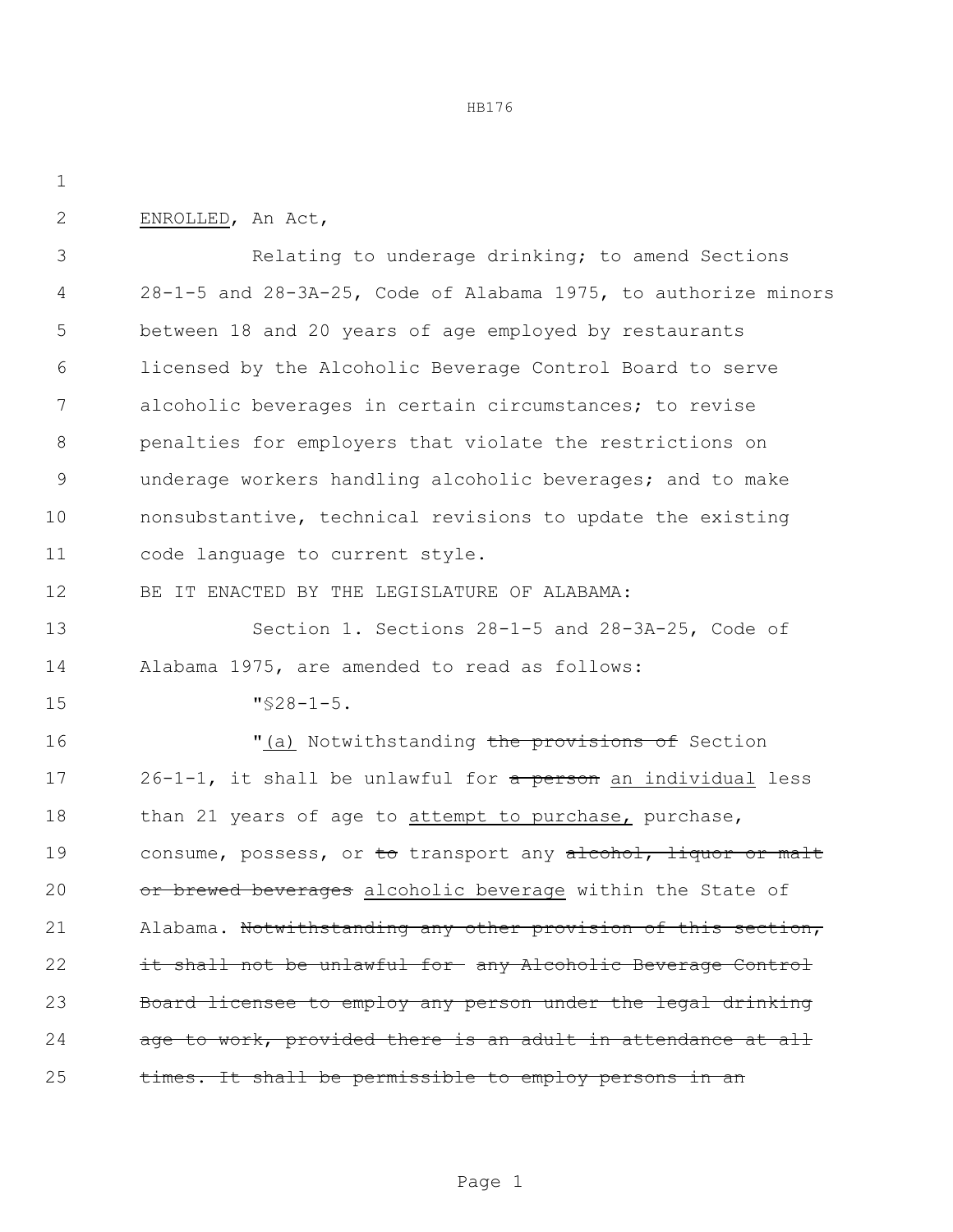on-premise licensed establishment under legal drinking age 2 such as professional entertainers, show people, musicians, cashiers, hostesses, ushers, waiters and waitresses, busboys 4 or girls, and the like, provided they do not serve, dispense 5 or consume alcoholic beverages and there is an adult in attendance at all times. Notwithstanding the previous sentence, persons who are 19 years of age or older and working 8 as a waiter, waitress, or server may serve alcoholic beverages during normal dining hours in a restaurant which holds an Alcoholic Beverage Control Board restaurant retail license. An employer who employs a person between the ages of 19 and 21 to 12 serve alcoholic beverages as provided in the preceding sentence shall be a licensee of the board who has been "(b) Nothing in this section shall prevent an individual who is less than 21 years of age from being employed by a licensee of the board, provided the individual may not handle, transport, serve, or dispense alcoholic beverages, except as authorized under subsection (c), and a representative of the licensee who is 21 years of age or older must be in attendance at all times the individual is working. "(c) Notwithstanding subsection (a): "(1) An individual who is 18, 19, or 20 years of age and is employed by a restaurant licensee may serve alcoholic beverages, provided all of the following conditions are met: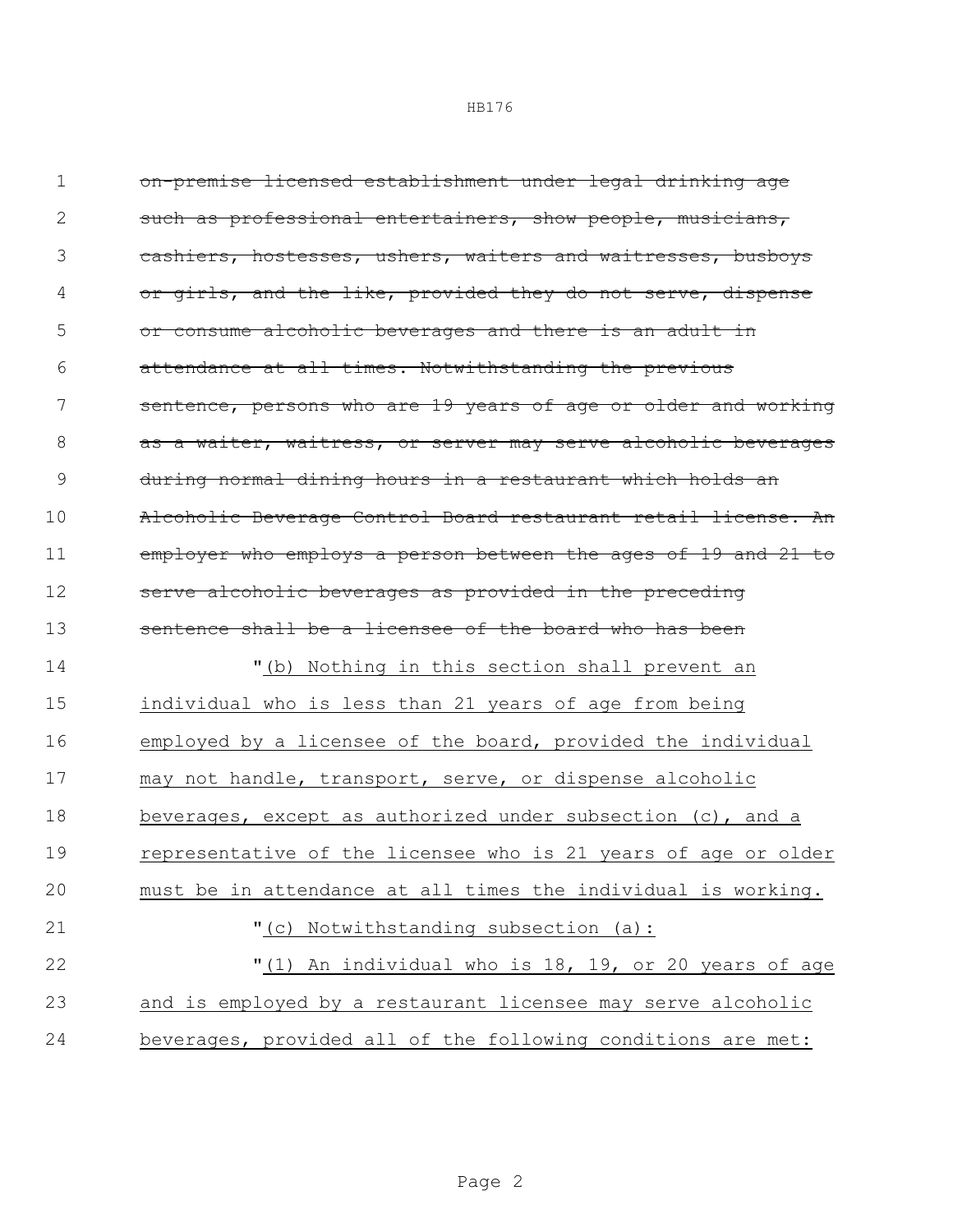| $1\,$         | "a. The employee is working within the scope of his                       |  |  |  |
|---------------|---------------------------------------------------------------------------|--|--|--|
|               |                                                                           |  |  |  |
| $\mathbf{2}$  | or her employment as a server or a busser.                                |  |  |  |
| 3             | "b. The employee may not work as a bartender and may                      |  |  |  |
| 4             | not pour or dispense alcoholic beverages.                                 |  |  |  |
| 5             | "c. The restaurant licensee is annually certified as                      |  |  |  |
| 6             | a responsible vendor under the Alabama Responsible Vendor Act             |  |  |  |
| 7             | as provided in Chapter 10 <del>(commencing with Section 28-10-1) of</del> |  |  |  |
| 8             | this title.                                                               |  |  |  |
| $\mathcal{G}$ | "(2) An individual under 21 years of age and who is                       |  |  |  |
| 10            | employed by a wholesale licensee or an off-premises retail                |  |  |  |
| 11            | licensee may handle, transport, or sell alcoholic beverages,              |  |  |  |
| 12            | provided the employee is working within the scope of his or               |  |  |  |
| 13            | her employment.                                                           |  |  |  |
| 14            | "(d) <del>Whoever violates this section shall be fined</del>              |  |  |  |
| 15            | not less than \$25.00 nor more than \$100.00, or imprisoned in            |  |  |  |
| 16            | the county jail for not more than 30 days or both; provided               |  |  |  |
| 17            | further, that juvenile offenders shall not be held in the                 |  |  |  |
| 18            | county jail, but shall be held, either before or after                    |  |  |  |
| 19            | sentencing, in a juvenile detention facility pursuant to the              |  |  |  |
| 20            | guidelines of the Department of Youth Services, which shall be            |  |  |  |
| 21            | separate and apart from adult offenders. The board may levy a             |  |  |  |
| 22            | civil penalty, up to and including suspension or revocation of            |  |  |  |
| 23            | the license, against any licensee who requests or requires as             |  |  |  |
| 24            | a condition of employment an employee under the age of 21                 |  |  |  |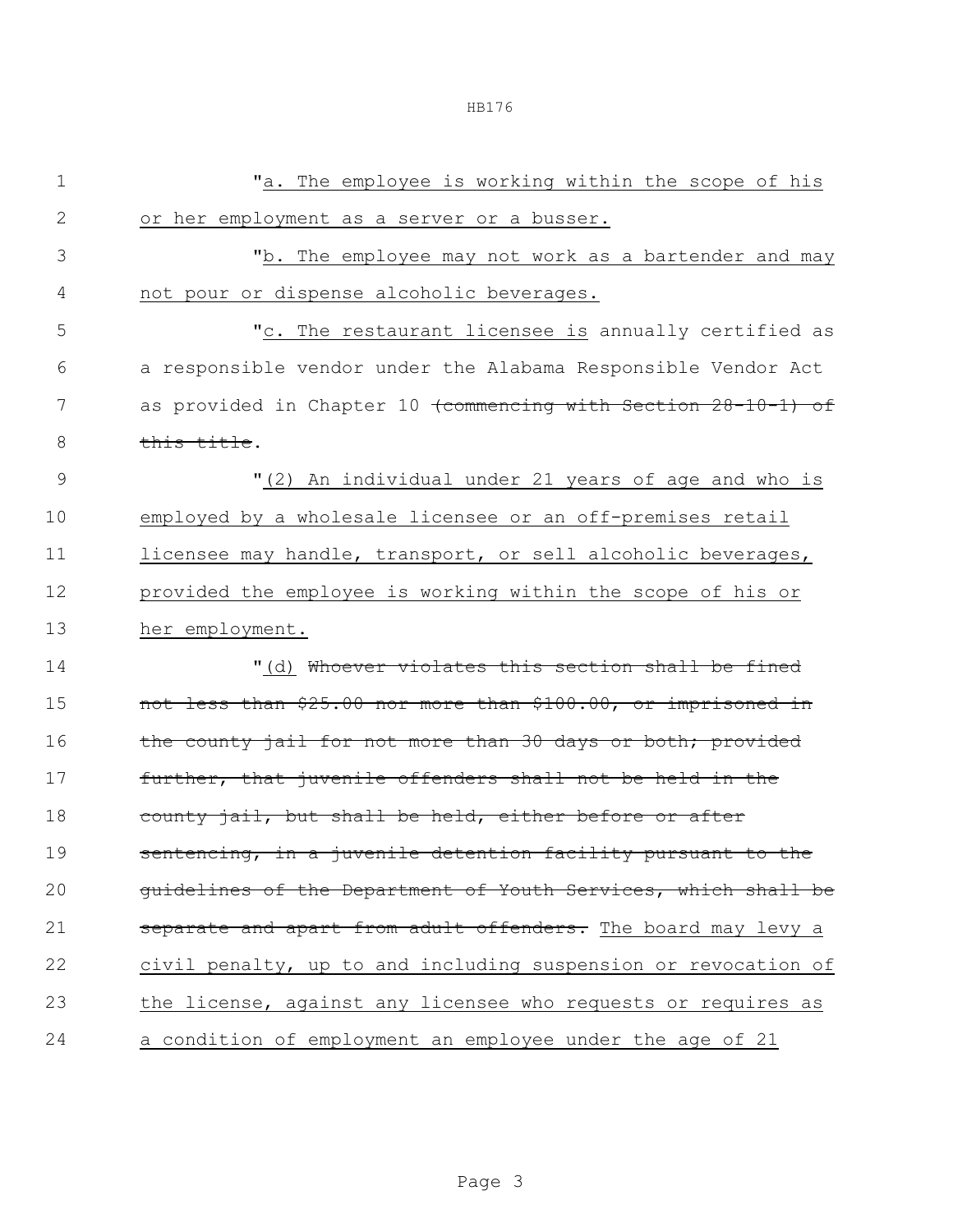| 1            | years to handle, transport, serve, or dispense alcoholic       |  |  |  |
|--------------|----------------------------------------------------------------|--|--|--|
| $\mathbf{2}$ | beverages in a manner that violates this section, as follows:  |  |  |  |
| 3            | "(1) Two hundred fifty dollars (\$250) for a first             |  |  |  |
| 4            | offense.                                                       |  |  |  |
| 5            | "(2) Five hundred dollars (\$500) for a second                 |  |  |  |
| 6            | offense.                                                       |  |  |  |
| 7            | "(3) One thousand dollars (\$1,000) for a third or             |  |  |  |
| 8            | subsequent offense.                                            |  |  |  |
| $\mathsf{9}$ | $"$ \$28-3A-25.                                                |  |  |  |
| 10           | "(a) It shall be unlawful:                                     |  |  |  |
| 11           | "(1) For any manufacturer, importer, or wholesaler,            |  |  |  |
| 12           | or the servants, agents, or employees of the same, to sell,    |  |  |  |
| 13           | trade, or barter in alcoholic beverages between the hours of   |  |  |  |
| 14           | nine o'clock p.m. of any Saturday and two o'clock a.m. of the  |  |  |  |
| 15           | following Monday.                                              |  |  |  |
| 16           | "(2) For any wholesaler or the servants, agents, or            |  |  |  |
| 17           | employees of the wholesaler to sell alcoholic beverages, to    |  |  |  |
| 18           | other than wholesale or retail licensees or others within this |  |  |  |
| 19           | state lawfully authorized to sell alcoholic beverages, or to   |  |  |  |
| 20           | sell for export.                                               |  |  |  |
| 21           | "(3) For any person, licensee, or the board, either            |  |  |  |
| 22           | directly or by the servants, agents, or employees of the same, |  |  |  |
| 23           | or for any servant, agent, or employee of the same, to sell,   |  |  |  |
| 24           | deliver, furnish, or give away alcoholic beverages to any      |  |  |  |
| 25           | person individual under the legal drinking age, as defined in  |  |  |  |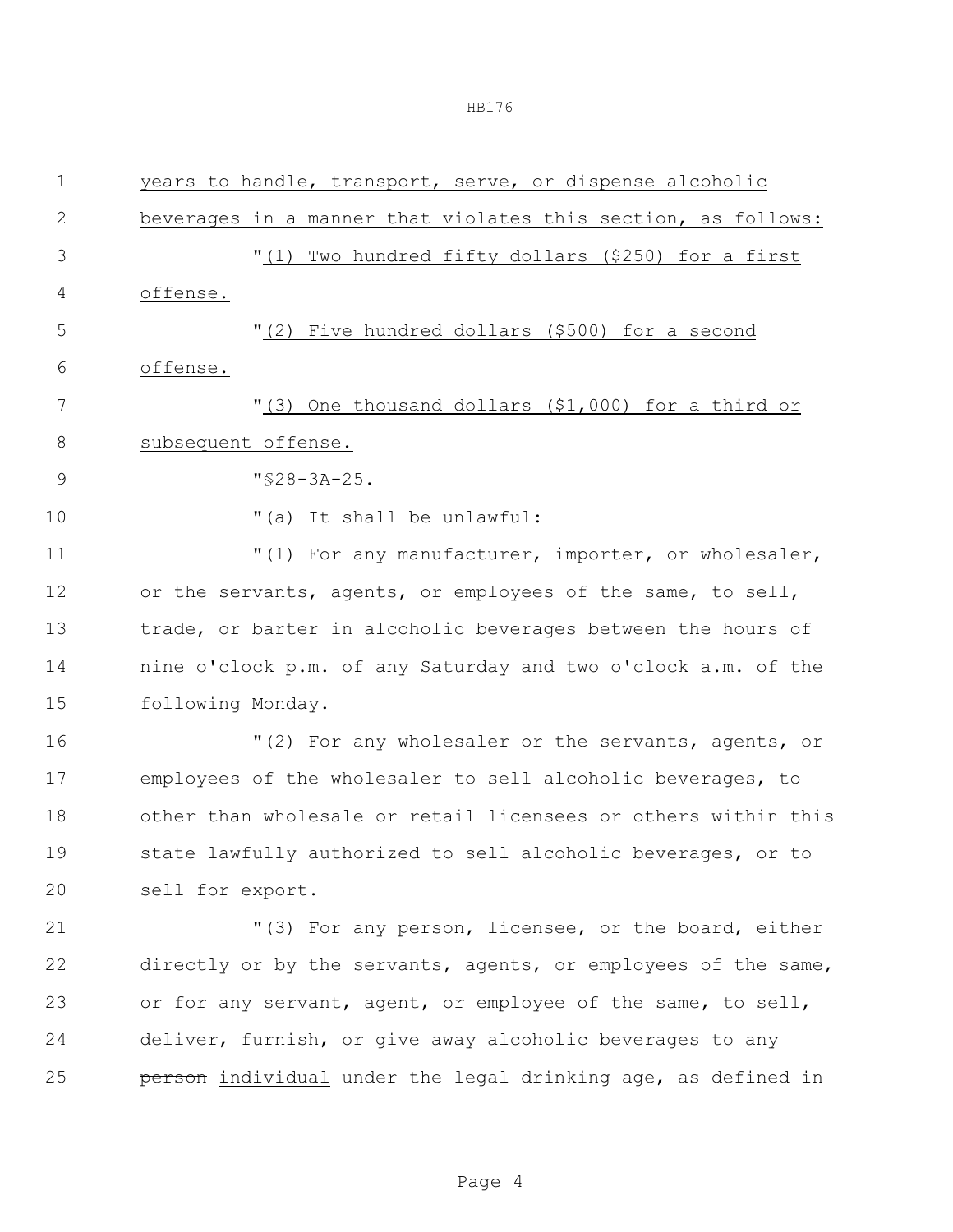1 Section 28-1-5, or to permit any person individual under the legal drinking age, as defined in Section 28-1-5, to drink, consume, or possess any alcoholic beverages on any licensee's premises.

 $(4)$  For any person individual to consume alcoholic beverages on the premises of any state liquor store or any off-premises licensee, or to allow alcoholic beverages to be consumed on the premises of any state liquor store or any off-premises licensee, except as specifically allowed by law 10 for the tasting of alcoholic beverages.

 "(5) For any licensee to fail to keep for a period of at least three years, complete and truthful records 13 covering the operation of his or her license and particularly **showing** that specifically show the date of all purchases of 15 alcoholic beverages, the actual price paid therefor, and the name of the vendor, or to refuse the board or any authorized employee of the board access to the records or the opportunity to make copies of the records when the request is made during business hours.

 "(6) For any licensee or the servants, agents, or employees of the same to refuse the board, any of its authorized employees, or any duly commissioned law enforcement officer the right to completely inspect the entire licensed premises at any time the premises are open for business.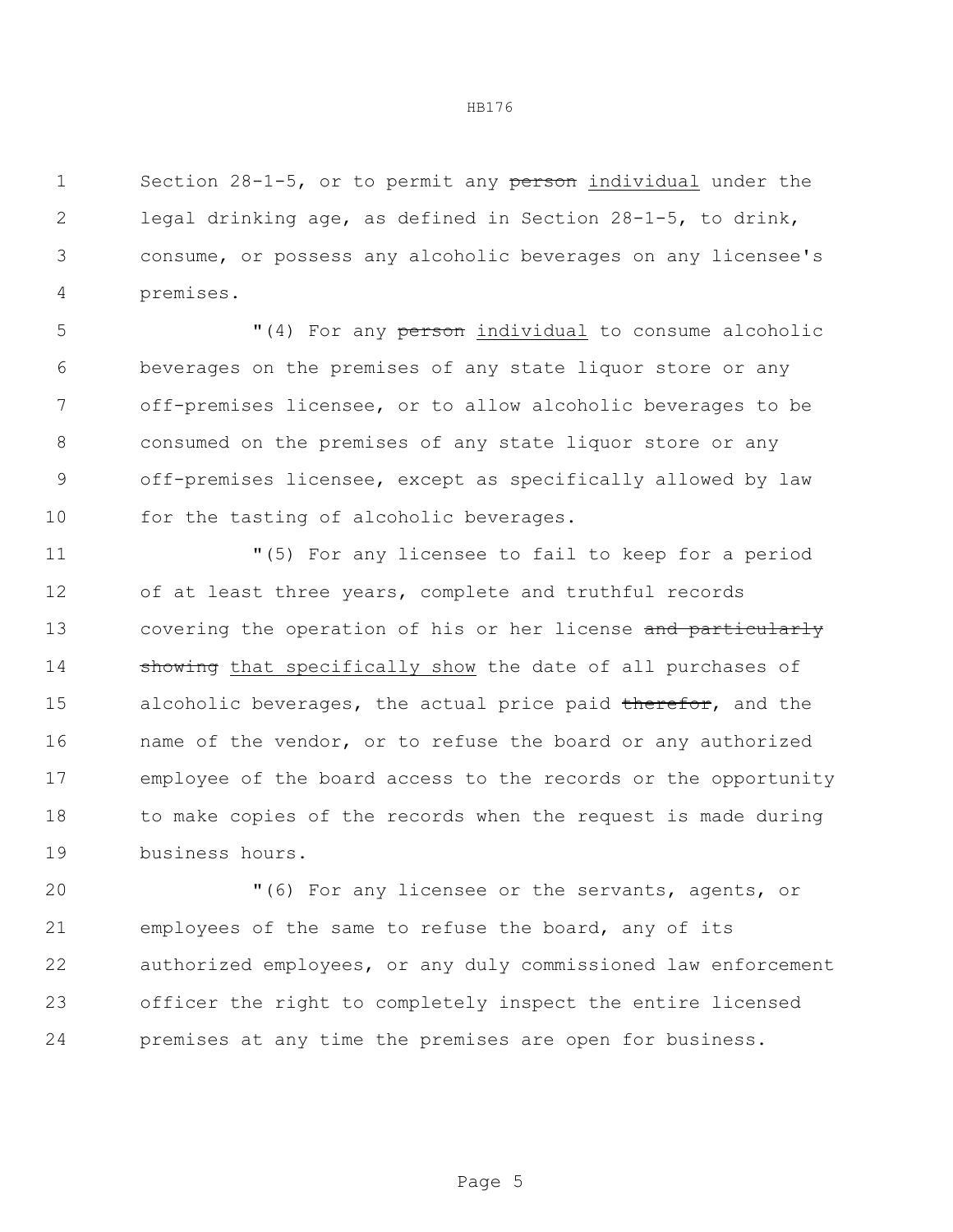"(7) For any person to knowingly sell any alcoholic beverages to any person engaged in the business of illegally selling alcoholic beverages.

 "(8) For any person to manufacture, transport, or import alcoholic beverages into this state, except in accordance with the reasonable rules of the board. This subdivision shall not prohibit the transportation of alcoholic beverages through the state or any dry county so long as the beverages are not for delivery therein, if the transportation is done in accordance with the reasonable rules of the board.

 $\blacksquare(9)$  For any person to fortify, adulterate, contaminate, or in any manner change the character or purity of alcoholic beverages from that as originally marketed by the manufacturer, except that a retail licensee may mix a chaser or other ingredients necessary to prepare a cocktail or mixed drink or may make infusions for on-premises consumption in accordance with Section 28-3A-20.3.

 "(10) For any person licensed to sell alcoholic beverages to offer to give any thing of value as a premium for the return of caps, stoppers, corks, stamps, or labels taken from any bottle, case, barrel, or package containing the alcoholic beverages, or to offer to give any thing of value as a premium or present to induce the purchase of the alcoholic beverages, or for any other purpose whatsoever in connection with the sale of the alcoholic beverages. This subdivision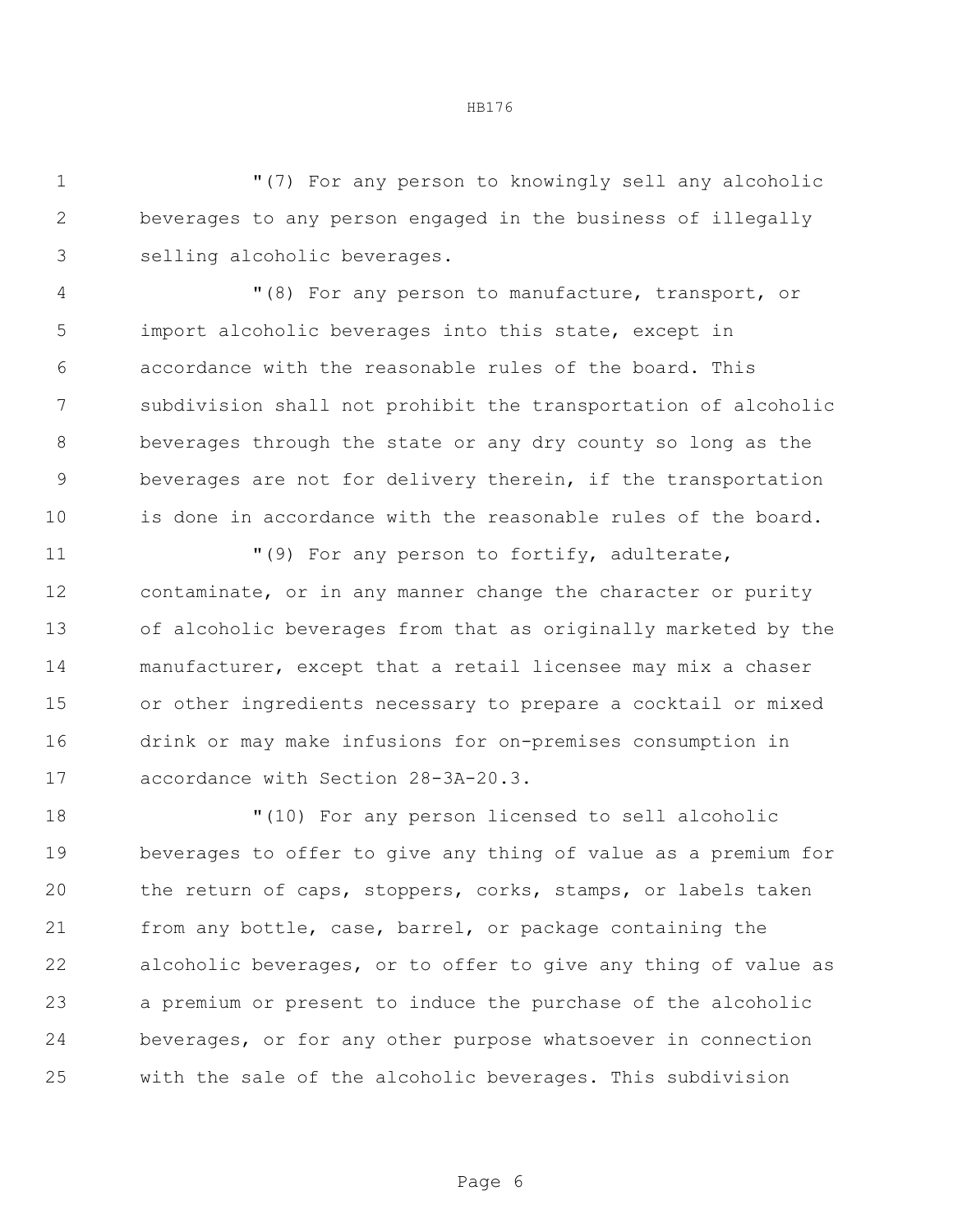1 shall not apply to the return of any moneys monies specifically deposited for the return of the original containers to the owners of the containers.

 "(11) For any licensee or transporter for hire, servant, agent, or employee of the same, to transport any alcoholic beverages except in the original container, and for any transporter for hire to transport any alcoholic beverages within the state, unless the transporter holds a permit issued by the board.

10 The Music of the Termin of the Music of the Music of the Music or wholesaler, servant, agent, or employee of the same, to deliver any alcoholic beverages, except in vehicles bearing such information on each side of the vehicle as required by the board.

 "(13) For any person to sell alcoholic beverages within any dry county or county where the electors have voted against the sales, except in wet municipalities or as authorized by Section 28-3A-18.

 $(14)$  For any person, firm, corporation, partnership, or association of persons as the terms are defined in Section 28-3-1, including any civic center authority, racing commission, fair authority, airport authority, public or quasi-public board, agency, or commission, any agent thereof, or otherwise, who or which has not been properly licensed under the appropriate provisions of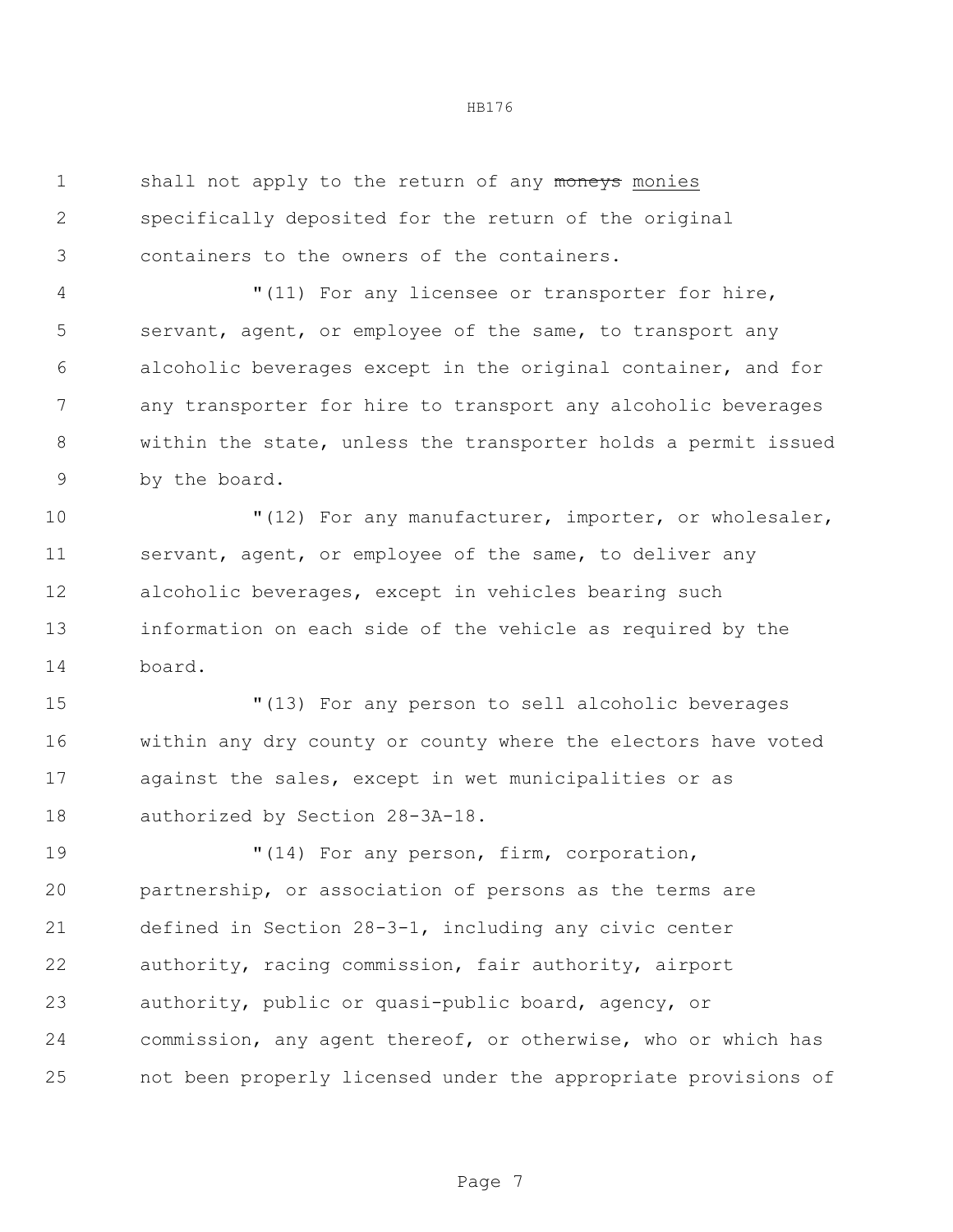this chapter to sell, offer for sale, or have in possession for sale, any alcoholic beverages. Any alcoholic beverages so possessed, maintained, or kept shall be contraband and subject to condemnation and confiscation as provided by law.

5 "(15) For any manufacturer, distiller, producer, importer, or distributor of alcoholic beverages to employ and 7 maintain any person, individual who is not a full-time bona fide employee, as a resident sales agent, broker, or other like representative, for the purpose of promoting a sale, purchase, or acquisition of alcoholic beverages to or by the 11 state or the board, or for any person individual who is not a full-time bona fide employee to act as an agent, broker, or 13 representative of any manufacturer, distributor, producer, or 14 importer, or distiller for that purpose.

 "(16) For any person to sell, give away, or otherwise dispose of taxable alcoholic beverages within this state on which the required taxes have not been paid as required by law.

 "(17) For any wholesaler or retailer, or the servant, agent, or employee of the same, to sell, distribute, deliver, or to receive or store for sale or distribution within this state any alcoholic beverages unless there first has been issued by the board a manufacturer's license to the manufacturer of the alcoholic beverages or its designated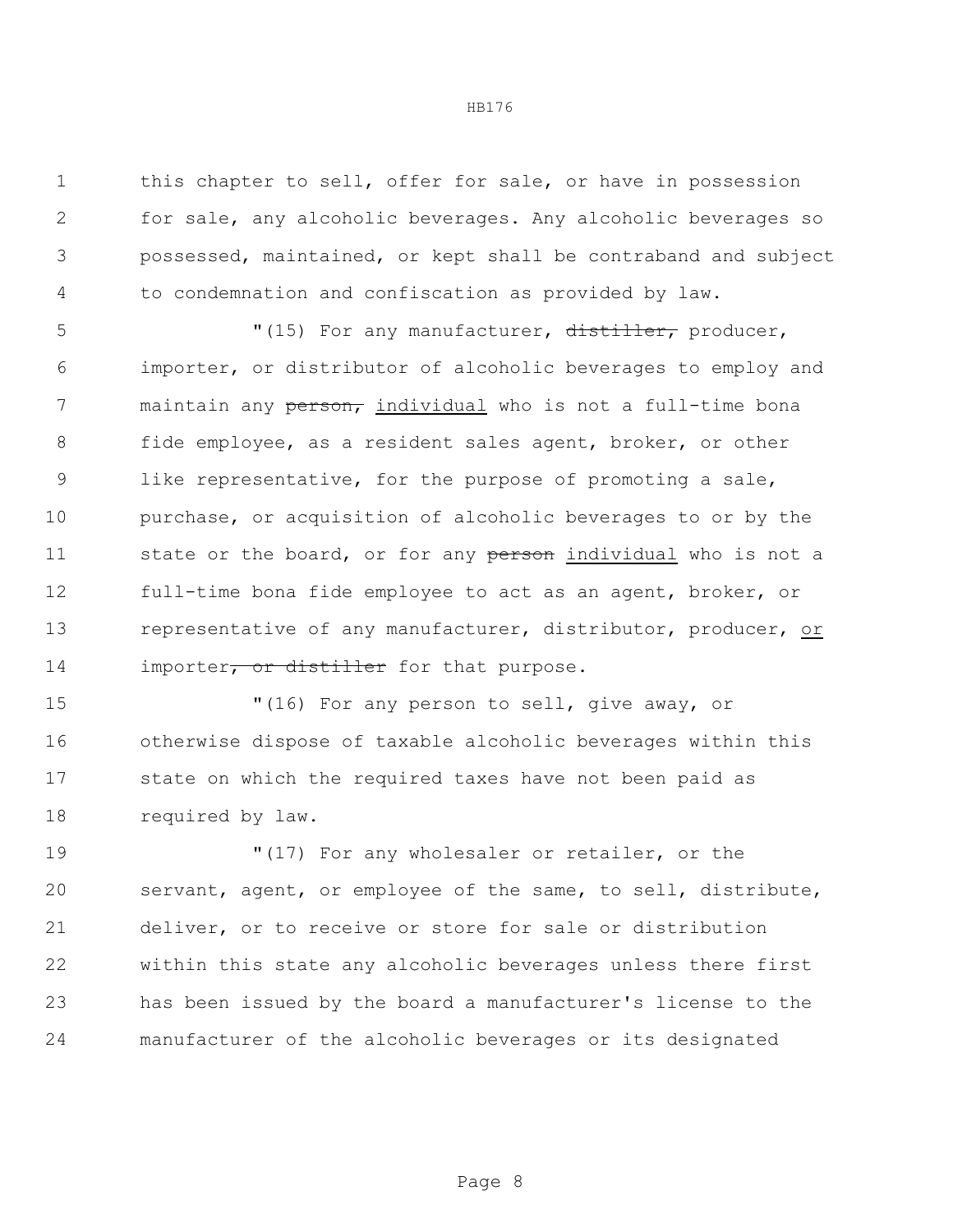1 representative or an importer license to the importer of the 2 alcoholic beverages.

3 "(18) For any person individual under the legal 4 drinking age, as defined in Section 28-1-5, to attempt to 5 purchase, to purchase, consume, possess, or transport any 6 alcoholic beverages within the state; provided, however, it 7 shall not be unlawful for a person under the legal drinking 8 age, as defined in Section 28-1-5, to be an employee of a 9 wholesale licensee or an off-premises retail licensee of the 10 board to handle, transport, or sell any beer or table wine if 11 the person under the legal drinking age is acting within the 12 **line and scope of his or her employment while so acting. There** 13 must be an adult licensee, servant, agent, or employee of the 14 same present at all times a licensed establishment is open for 15 business, except for certain employees of licensees who may 16 serve, handle, transport, or sell alcoholic beverages as 17 authorized under subsection (c) of Section 28-1-5.

 "(19) For any person, except where authorized by a local act or general act of local application or pursuant to Section 28-3-25, to buy, give away, sell, or serve for consumption on or off the premises, or to drink or consume any alcoholic beverages in any cafe, lunchroom, restaurant, hotel dining room, or other public place on Sunday after the hour of two o'clock a.m.

Page 9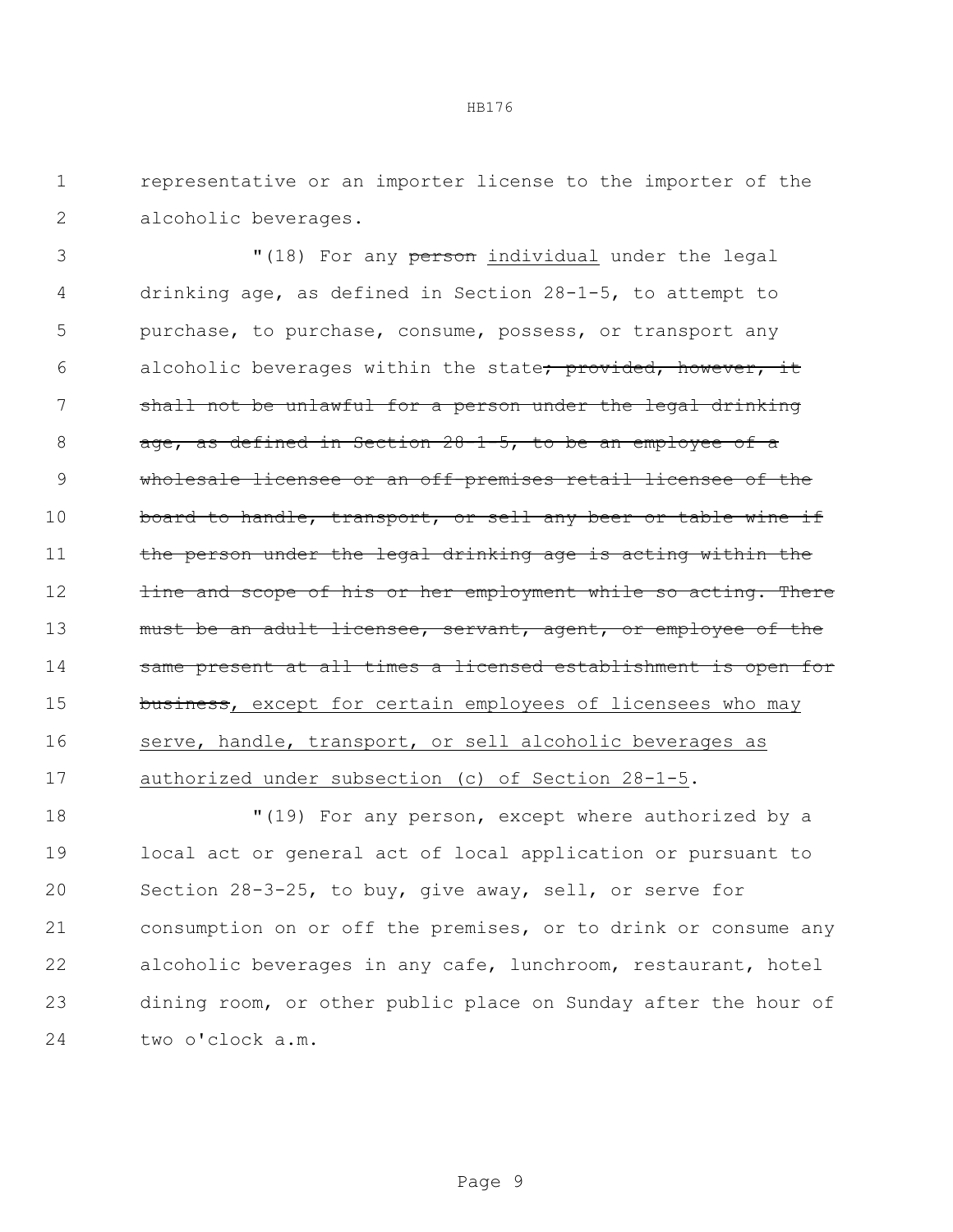"(20) Except where authorized by a local act or general act of local application or pursuant to Section 28-3-25, for the proprietor, keeper, or operator of any cafe, lunchroom, restaurant, hotel dining room, or other public place to knowingly permit any person to give away, sell, or serve for consumption, on or off the premises, or to drink or consume any alcoholic beverages on the premises of the cafe, lunchroom, restaurant, hotel dining room, or other public place on Sunday after the hour of two o'clock a.m.

**10** T(21) For a person under the age of 21 years any individual under the legal drinking age, as defined in Section 12 28-1-5, to knowingly use or attempt to use a false, forged, 13 deceptive, or otherwise nongenuine driver's driver license to obtain or attempt to obtain alcoholic beverages within this state.

 "(b)(1) Any violation of subdivisions (1) through (17) of subsection (a) shall be a misdemeanor punishable by a fine of not less than one hundred dollars (\$100) nor more than one thousand dollars (\$1,000), to which, at the discretion of the court or judge trying the case, may be added imprisonment in the county jail or at hard labor for the county for not more than six months for the first conviction; and, on the second conviction of a violation of the subdivisions, the offense, in addition to the aforementioned fine, shall be punishable by imprisonment or at hard labor for the county for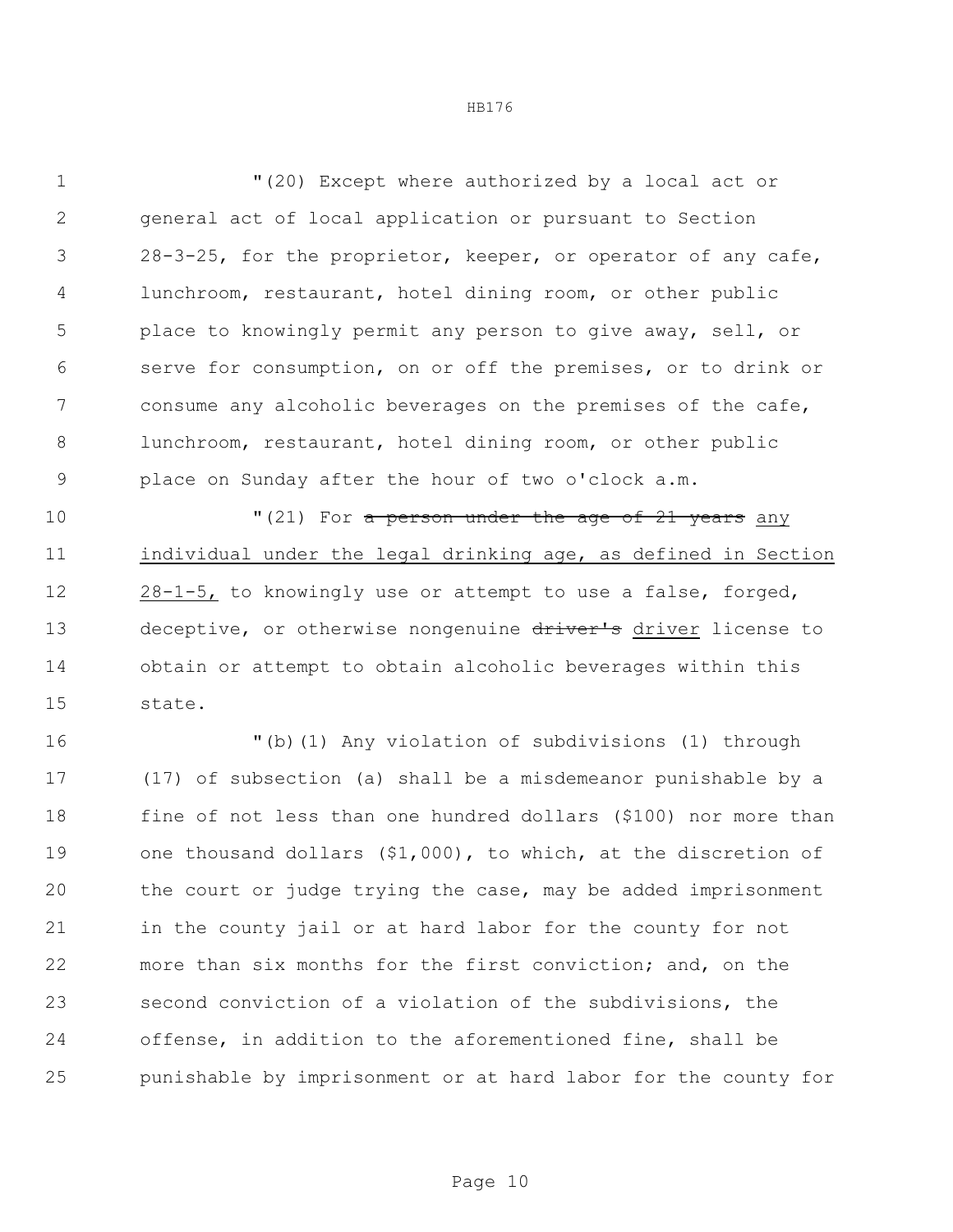not less than three months nor more than six months to be imposed by the court or judge trying the case; and, on the third conviction and every subsequent conviction of a violation of the subdivisions, the offense shall, in addition to a fine within the limits abovenamed, be punishable by imprisonment or at hard labor for the county for not less than six months nor more than 12 months.

 "(2) Any violation of subdivision (18), (19), (20), or (21) of subsection (a) shall be a misdemeanor punishable by a fine of not less than fifty dollars (\$50) nor more than five hundred dollars (\$500), to which, at the discretion of the court or judge trying the case, may be added imprisonment in the county jail or at hard labor for the county for not more 14 than three months.

 "(c) In addition to the penalties otherwise provided for a violation of subdivisions (18) and (21) of subsection (a), upon conviction, including convictions in juvenile court or under the Youthful Offender Act, the offender's license to operate a motor vehicle in this state shall be surrendered by the offender to the judge adjudicating the case for a period of not less than three months nor more than six months. The judge shall forward a copy of the order suspending the license to the Alabama State Law Enforcement Agency for enforcement purposes."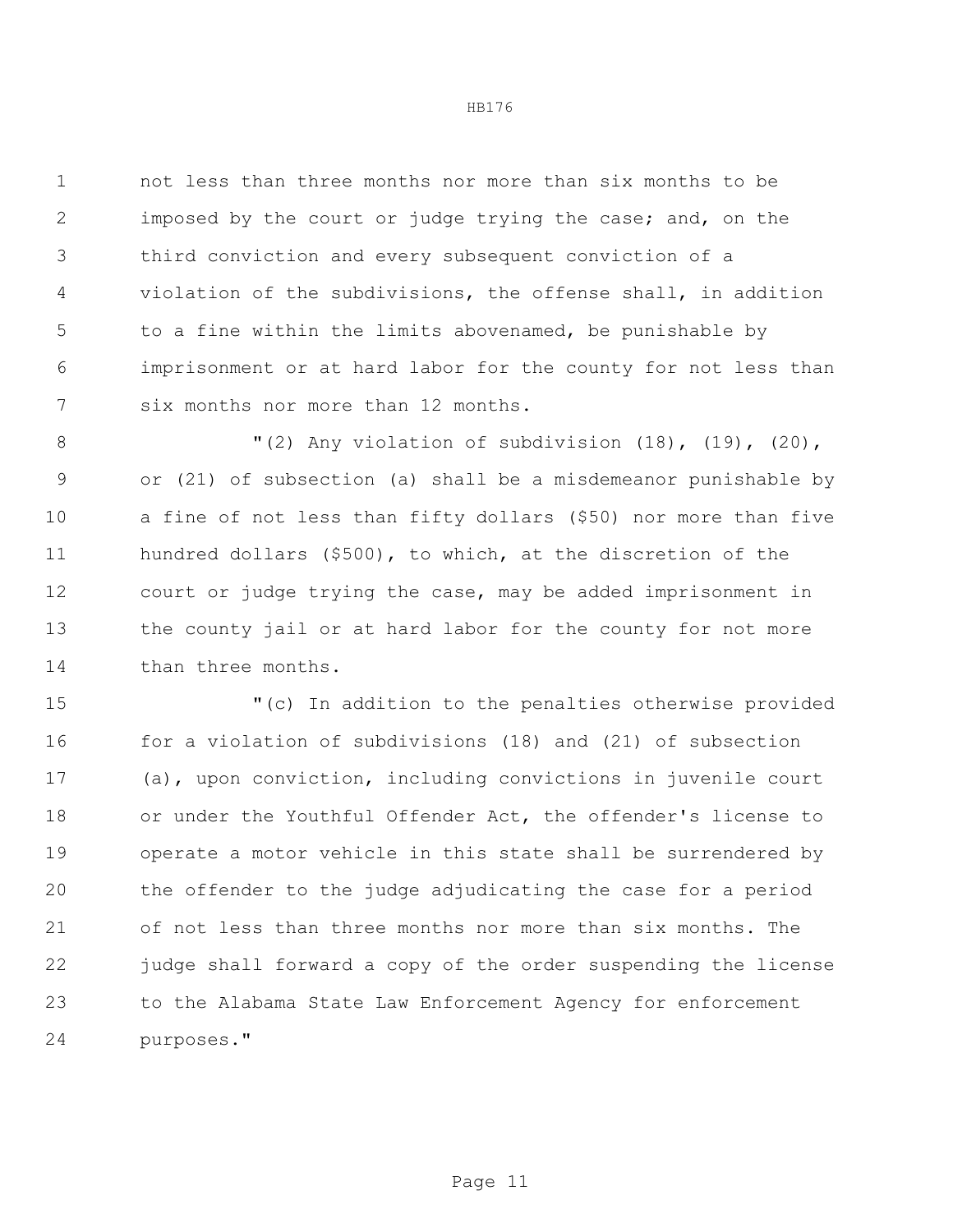1 Section 2. This act shall become effective on the 2 first day of the third month following its passage and 3 approval by the Governor, or its otherwise becoming law.